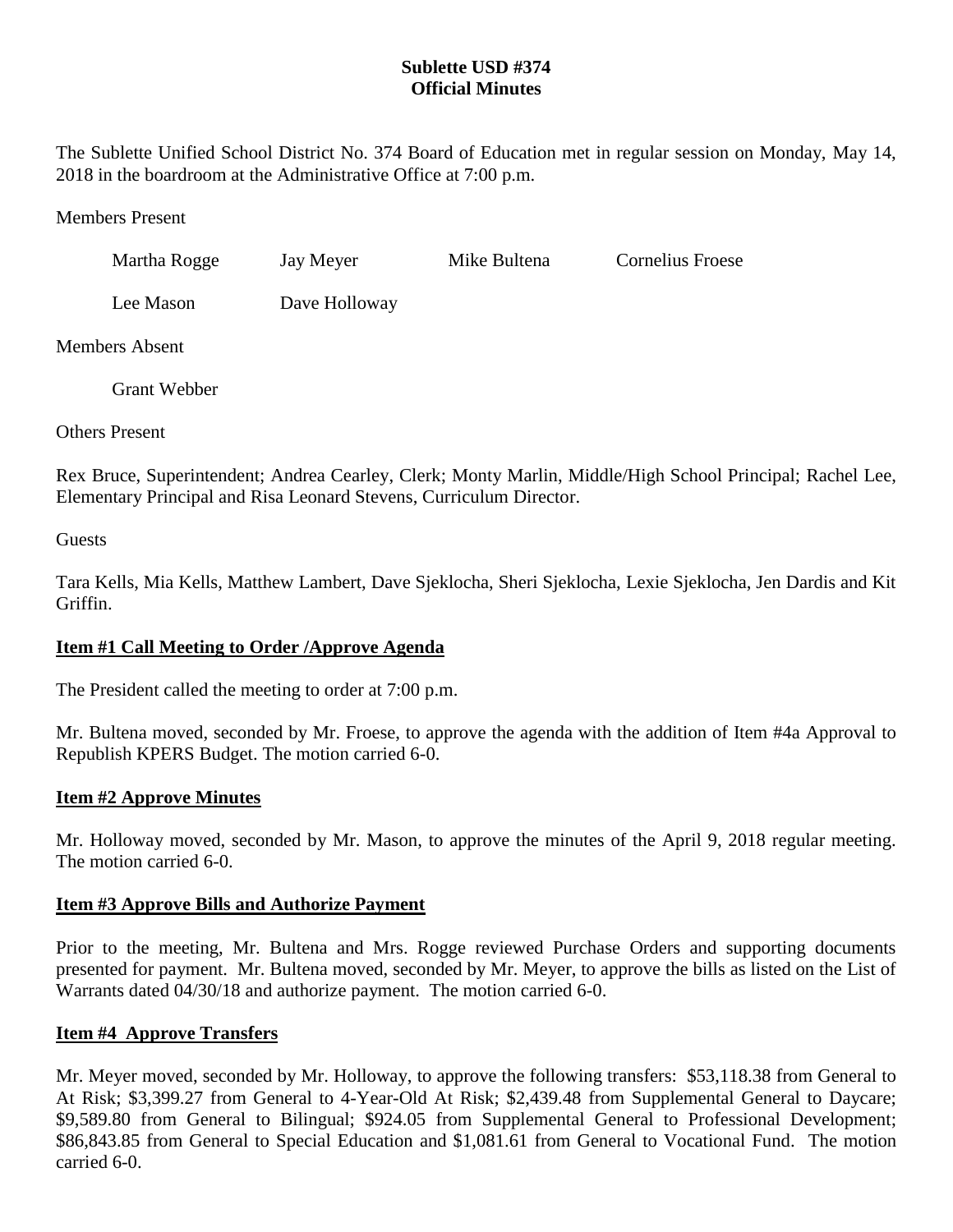Board Minutes Page 2 May 14, 2018

### **PUBLIC FORUM**

There was no public forum.

#### Reports

#### Curriculum/Accreditation

The OVT visit on April 30<sup>th</sup> went well. The OVT members were very complimentary on our staff and facilities. We have ended Year 1 and will be ready to start Year 2. Following their visit, the OVT chair will send us a report. Mrs. Stevens is working with Mrs. Pena on the transfer of her position. Mr. Matthew Lambert, High School business teacher, described a new class called Business Explorations and introduced two class members and their entrepreneurial businesses they developed. Lexie Sjeklocha showed a power point on her fashion business called "Simply CompLEX" and Mia Kells presented her makeup business called "MUbyMK".

#### Principals

Mr. Marlin reported on State Music (Large Group and Solo/Ensemble); Prom; Baccalaureate; MS League Music; Sr. Scholarship Night; HS Graduation; 8<sup>th</sup> Grade Promotion; Jaren Giesick qualified for State Golf; and Regional Softball, Baseball and Track are being held this week. He also reported on two new CTE Pathways: Business and Art. Mr. Matthew Lambert is handling the business side (budget/marketing) and Ms. Jen Dardis is in charge of the art/graphic design work on a new school T-shirt business called "Lark Style". They both discussed the duties and responsibilities of their students in this new business. Mrs. Kit Griffin, HS FACS teacher, was present to discuss the field trip her Home Economics Basics class went on to Garden City where they toured Garnand Fine Furniture and Premier Homes. She showed pictures of a lot where Premier Homes is building a home designed by students Jesse Garetson and Johnathan Rubio.

Mrs. Lee reported on the PTO event Muffins with Mom; GS Field Day; Peter Pan musical; Preschool and Kinder Round-up this Spring; Kindergarten Graduation; 6<sup>th</sup> grade Promotion; and the end-of-the-year movie "Wonder" was shown.

#### Activities Director

Mr. Marlin gave the report for Mr. Carter under his principal's report.

#### SWPRSC/HPEC

Mr. Rogge reported on the SWPRSC Board meeting. Mr. Bultena reported on the HPEC meeting.

#### **Superintendent**

Mr. Bruce reported Mrs. Sonya Pena will teach the ESL prep tests next week. He is waiting on the new funding information before negotiating any salary increase decisions. Mr. Bruce invited a couple of visitors to join him for our Cinco de Mayo lunch, and they were very complimentary on the great food and clean facilities.